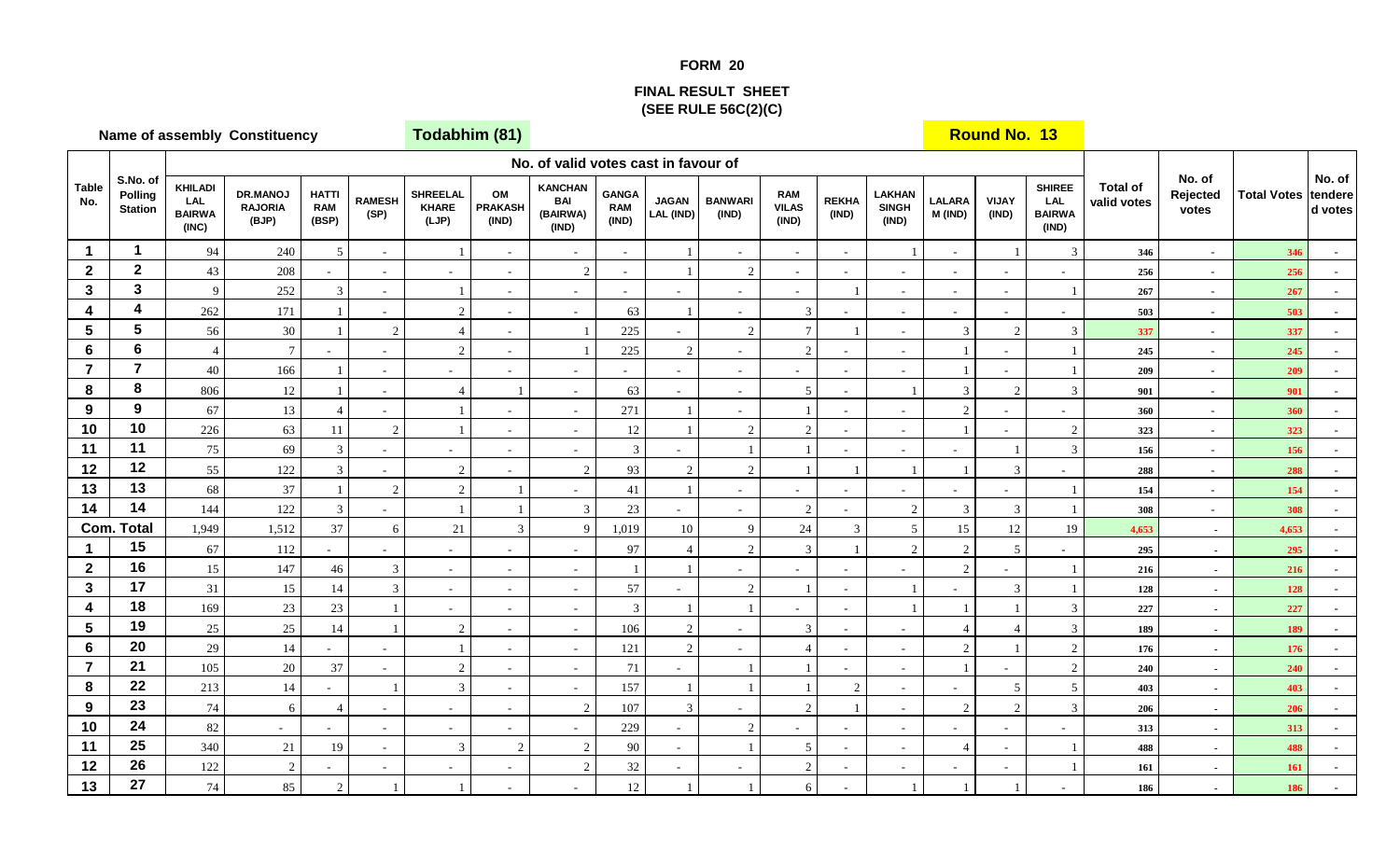| 14                      | 28                      | 446         | 18       |                    |                          | $\sim$         |                          | 2              | 274            | 2                        |                          |                                   |                | $\overline{\phantom{a}}$ |                |                                  | -1                       | 750        | $\sim$                   | 750        |                  |
|-------------------------|-------------------------|-------------|----------|--------------------|--------------------------|----------------|--------------------------|----------------|----------------|--------------------------|--------------------------|-----------------------------------|----------------|--------------------------|----------------|----------------------------------|--------------------------|------------|--------------------------|------------|------------------|
|                         | <b>Com. Total</b>       | 3,741       | 2,014    | 200                | 16                       | 33             | 5                        | 17             | 2,376          | 27                       | 21                       | 52                                | -7             | 10                       | 35             | 35                               | 42                       | 8,631      | $\sim$                   | 8,631      |                  |
|                         | 29                      | 109         | 45       | 3                  | $\sim$                   | $\overline{a}$ |                          |                | 5              | ۰                        |                          | 5                                 |                | $\overline{\phantom{a}}$ | -1             | $\overline{2}$                   | 2                        | 173        | $\sim$                   | 173        |                  |
| $\mathbf{2}$            | 30                      | 74          | 11       |                    | $\overline{\phantom{a}}$ | 2              |                          | 3              | 218            |                          |                          |                                   |                | $\sim$                   | 3              |                                  | $\mathbf{1}$             | 316        | $\sim$                   | 316        |                  |
| $\mathbf{3}$            | 31                      | 21          | 2        |                    |                          |                |                          |                | 361            |                          |                          |                                   |                |                          |                | $\mathcal{D}$                    | 2                        | 392        | $\sim$                   | 392        |                  |
| 4                       | 32                      | - 8         | 124      | 120                | 3                        |                |                          |                | 107            | 3                        |                          |                                   |                |                          |                | 3                                | $\overline{2}$           | 375        | $\sim$                   | 375        |                  |
| $\overline{\mathbf{5}}$ | 33                      | 222         | 16       | $\sim$             |                          | 2              |                          |                | 42             | 1                        |                          | 3                                 |                | 2                        | $\mathbf{1}$   | $\mathfrak{D}$                   |                          | 294        | $\sim$                   | 294        |                  |
| 6                       | 34                      | 24          | 18       | $\sim$             |                          |                | $\overline{\phantom{a}}$ |                | 123            | 5                        |                          | $\overline{2}$                    |                | $\overline{\phantom{a}}$ | 2              | $\overline{2}$                   |                          | 180        | $\sim$                   | 180        |                  |
| $\overline{7}$          | 35                      | 128         | 38       |                    | $\sim$                   | 10             |                          |                | 276            | $\overline{1}$           |                          | 2                                 |                | $\overline{\phantom{a}}$ | 6              | 3                                | $\overline{\phantom{a}}$ | 473        | $\sim$                   | 473        |                  |
| 8                       | 36                      | 49          | 13       | 10                 | $\overline{\phantom{a}}$ | $\sim$         |                          | 2              | 129            | 6                        |                          | $\sim$                            |                | $\sim$                   |                |                                  | 2                        | 211        | $\sim$                   | 211        |                  |
| 9                       | 37                      | 145         | 44       | 5                  | $\sim$                   | 4              | $\sim$                   | 2              | 132            | $\overline{4}$           |                          | 2                                 |                | $\sim$                   | 3              | 7                                | 3                        | 355        | $\sim$                   | 355        |                  |
| 10                      | 38                      | 109         | 44       | 2                  | $\overline{\phantom{a}}$ | 2              |                          |                | 132            |                          | 3                        | 2                                 |                | $\overline{4}$           | 4              | $\overline{2}$                   |                          | 305        | $\sim$                   | 305        |                  |
| 11                      | 39                      | 12          | 3        | $\sim$             | $\overline{\phantom{a}}$ | $\sim$         | $\overline{\phantom{a}}$ |                | 259            |                          |                          |                                   |                | -                        |                | $\overline{2}$                   | $\sim$                   | 279        | $\sim$                   | 279        |                  |
| 12                      | 40                      | 63          | $23\,$   |                    | $\overline{\phantom{a}}$ |                |                          |                | 60             |                          |                          | $\sim$                            |                |                          | $\overline{2}$ | 3                                | -1                       | 157        | $\sim$                   | 157        |                  |
| 13                      | 41                      | 233         | $12\,$   | 9                  | 14                       | $\sim$         | $\overline{\phantom{a}}$ |                | 18             |                          |                          | $\sim$                            |                | $\sim$                   |                | $\overline{\phantom{0}}$         | $\overline{4}$           | 292        | $\sim$                   | 292        |                  |
| 14                      | 42                      | 55          | 71       | 2                  |                          | $\sim$         | $\sim$                   |                |                |                          |                          |                                   |                | $\sim$                   |                | 3                                | $\overline{\phantom{a}}$ | 135        | $\sim$                   | 135        |                  |
|                         | <b>Com. Total</b>       | 4,993       | 2,478    | 358                | 34                       | 57             | 6                        | 33             | 4,239          | 49                       | 31                       | 73                                | -C             | 19                       | 61             | 67                               | 61                       | 12,568     | $\sim$                   | 12,568     |                  |
|                         | 43                      | 62          | 160      | $\overline{2}$     | $\overline{\phantom{a}}$ | $\sim$         |                          |                |                |                          |                          |                                   |                | $\overline{\phantom{a}}$ |                | $\overline{2}$                   | $\overline{4}$           | 234        | $\sim$                   | 234        |                  |
| $\mathbf{2}$            | 44                      | 60          | 119      | 3                  | $\sim$                   | $\sim$         |                          |                |                | $\overline{\phantom{a}}$ | $\overline{\phantom{a}}$ | $\sim$                            |                | $\overline{1}$           | $\sim$         | $\sim$                           | $\sim$                   | 185        | $\sim$                   | 185        |                  |
| $\mathbf{3}$            | 45                      | 167         | 9        | 3                  | $\overline{\phantom{a}}$ | $\sim$         |                          |                | $\overline{2}$ |                          |                          | $\sim$                            |                | $\overline{\phantom{a}}$ | $\sim$         | $\sim$                           | $\sim$                   | 182        | $\sim$                   | 182        |                  |
| 4                       | 46                      | 87          | 8        |                    | $\overline{\phantom{a}}$ | $\sim$         |                          |                | $\overline{7}$ |                          |                          | $\sim$                            |                | $\overline{\phantom{a}}$ | $\sim$         | $\sim$                           | 2                        | 104        | $\sim$                   | 104        |                  |
| $5\phantom{.0}$         | 47                      | 59          | 250      | 2                  | $\mathcal{D}$            | 3              |                          |                | 66             |                          |                          | $\sim$                            |                | $\overline{1}$           | $\mathfrak{Z}$ |                                  | 2                        | 389        | $\sim$                   | 389        |                  |
| 6                       | 48                      | 101         | 171      | 8                  |                          | 2              |                          |                | 92             | 2                        | 3                        | 2                                 |                |                          | 7              |                                  |                          | 395        | $\sim$                   | 395        |                  |
| $\overline{7}$          | 49                      | 85          | 73       |                    | $\overline{\phantom{a}}$ | $\overline{a}$ | $\overline{\phantom{a}}$ |                | -11            |                          |                          | $\sim$                            |                | $\overline{\phantom{a}}$ | $\sim$         |                                  | $\overline{2}$           | 174        | $\sim$                   | 174        |                  |
| 8                       | 50                      | 33          | $20\,$   |                    |                          | $\overline{4}$ |                          | $\mathfrak{D}$ | 144            | 2                        |                          | $\mathcal{D}_{\mathcal{L}}$       |                | $\sim$                   | 3              | $\mathcal{R}$                    | $\mathbf{3}$             | 220        | $\sim$                   | 220        |                  |
| $\boldsymbol{9}$        | 51<br>52                | 41          | 6        |                    |                          | 3              |                          |                | 492            |                          |                          |                                   |                | $\overline{\phantom{a}}$ | 3              |                                  | $\overline{1}$           | 547        | $\sim$                   | 547        |                  |
| 10                      | 53                      | 151         | 8        | 3                  |                          | 5              |                          |                | 182            |                          |                          | $\sim$                            |                |                          | $\overline{4}$ | $\overline{c}$                   | $\sim$                   | 361        | $\sim$                   | 361        |                  |
| 11                      | 54                      | 65          | 12       | $\overline{a}$     | $\overline{\phantom{a}}$ | $\overline{2}$ | $\overline{\phantom{a}}$ |                | 357            | 3                        |                          |                                   |                | $\overline{\phantom{a}}$ |                |                                  |                          | 444        | $\overline{\phantom{a}}$ | 444        |                  |
| 12                      | 55                      | 103         | 26       |                    |                          |                | 2                        | $\mathcal{D}$  |                |                          |                          | 3                                 |                |                          |                | $\mathcal{R}$                    | $\overline{4}$           | 147        | $\sim$                   | 147        |                  |
| 13                      | 56                      | 280         | 44       |                    |                          |                |                          |                | 32             | 2<br>$\mathcal{D}$       |                          | $\mathcal{D}$                     |                |                          | 4              |                                  | 5                        | 378        | $\sim$                   | 378        |                  |
| 14                      |                         | 148         | 49       |                    |                          |                |                          |                | 54             |                          |                          |                                   |                |                          |                |                                  | 3                        | 274        |                          | 274        |                  |
| $\mathbf 1$             | <b>Com. Total</b><br>57 | 6,435<br>64 | 3,433    | 393                | 43                       | 79<br>24       | 9<br>1                   | 43             | 5,680<br>253   | 62                       | 37                       | 85                                | 17             | 25<br>$\mathbf{1}$       | 88<br>9        | 84                               | 89<br>$\mathfrak{Z}$     | 16,602     | $\sim$                   | 16,602     | $\sim$           |
| $\mathbf{2}$            | 58                      | 44          | 24<br>29 | $\mathbf{3}$<br>59 | $\sim$<br>3              | 2              | $\overline{2}$           | $\overline{2}$ | 99             | $\sim$<br>$\mathbf{1}$   | 2                        | $\overline{2}$<br>$5\overline{)}$ | $\sim$         | $\overline{2}$           | $\overline{4}$ | $\overline{2}$<br>$\mathfrak{Z}$ | $\mathfrak{Z}$           | 388        | $\sim$                   | 388<br>260 | $\sim$           |
| $\mathbf{3}$            | 59                      | 23          | $48\,$   | 6                  |                          | $\sim$         |                          |                | 223            | $\sqrt{2}$               |                          | -1                                | $\sim$         | $\mathbf{1}$             | $\sim$         | $\mathfrak{Z}$                   | $\overline{2}$           | 260<br>313 | $\sim$                   | 313        | $\sim$<br>$\sim$ |
| 4                       | 60                      | 101         | 16       | 5 <sup>5</sup>     | $\overline{2}$           |                | $\sim$                   |                | 58             |                          |                          | $\mathfrak{Z}$                    | $\overline{c}$ |                          |                |                                  | 5 <sup>5</sup>           | 192        | $\sim$                   | 192        |                  |
| $5\phantom{.0}$         | 61                      | 396         |          |                    |                          | $\sim$         | $\sim$                   | $\sim$         | 31             | $\sim$                   | $\sim$                   |                                   |                | $\sim$<br>$\mathbf{1}$   | $\sim$         | $\sim$                           | 1                        |            | $\sim$                   |            | $\sim$ $-$       |
|                         |                         |             | 21       | 13                 | $\sim$                   |                | $\overline{2}$           | $\sim$         |                | $\sim$                   | $\sim$                   | $\overline{2}$                    | $\sim$         |                          | $\overline{2}$ | $\sim$                           |                          | 470        | $\sim$                   | 470        | $\sim 10^{-10}$  |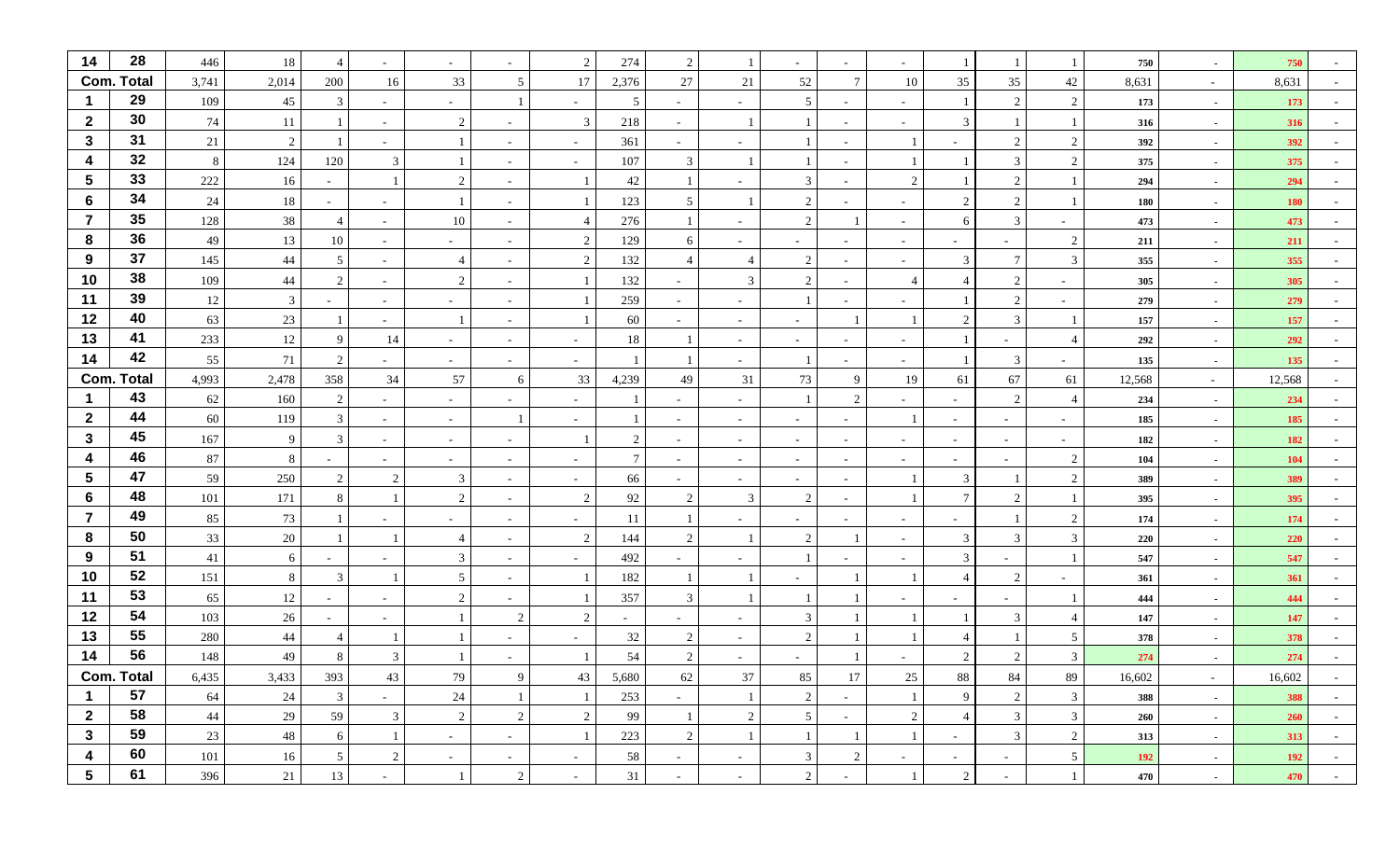| $6\phantom{1}$          | 62                | $7\phantom{.0}$ | 67              |                 | $\mathcal{D}$            |                          |                          |                          | 54                       | 3                        | $\overline{2}$ |                |               |                          | 5 <sup>5</sup>           | 3                        |                          | 149    | $\sim$ | 149        |            |
|-------------------------|-------------------|-----------------|-----------------|-----------------|--------------------------|--------------------------|--------------------------|--------------------------|--------------------------|--------------------------|----------------|----------------|---------------|--------------------------|--------------------------|--------------------------|--------------------------|--------|--------|------------|------------|
| $\overline{7}$          | 63                | 52              | 34              | 2               | $\overline{\phantom{a}}$ |                          |                          |                          | 370                      | $\overline{2}$           |                |                |               | $\overline{\phantom{a}}$ |                          |                          | $\sim$                   | 468    | $\sim$ | 468        |            |
| 8                       | 64                | 75              | 23              |                 | $\sim$                   |                          |                          |                          | 245                      | -1                       | $\overline{c}$ |                |               | $\sim$                   | $\sim$                   | 3                        | 3                        | 355    | $\sim$ | 355        |            |
| 9                       | 65                | 129             | 2               |                 |                          | 3                        | 2                        |                          | 147                      | $\overline{3}$           |                | 3              |               | $\sim$                   | 3                        |                          | $\overline{4}$           | 297    | $\sim$ | 297        |            |
| 10                      | 66                | 89              | 17              | 5               | 3                        | $\overline{\mathcal{A}}$ |                          | 3                        | 336                      | 5                        |                |                |               | 2                        | 5 <sup>5</sup>           | 3                        | $\sim$                   | 475    | $\sim$ | 475        |            |
| 11                      | 67                | 29              | $47\,$          |                 | $\overline{\phantom{a}}$ | $\sim$                   | $\overline{\phantom{a}}$ |                          | 159                      | $\sim$                   |                | 5              |               | $\overline{\phantom{a}}$ | $\mathbf{1}$             |                          | $\sim$                   | 245    | $\sim$ | 245        |            |
| 12                      | 68                | 44              | 17              | 2               | 6                        |                          | 2                        | 2                        | 149                      | $\overline{4}$           |                |                | $\mathcal{L}$ | $\sim$                   | 3                        |                          | 3                        | 236    | $\sim$ | 236        |            |
| 13                      | 69                | 42              | 102             |                 | $\sim$                   |                          | $\overline{\phantom{a}}$ |                          | 23                       | $\sim$                   |                | 2              |               |                          | 11                       |                          | $\overline{4}$           | 192    | $\sim$ | 192        |            |
| 14                      | 70                | 171             | 6               | 2               | $\overline{\phantom{a}}$ |                          | $\sim$                   | 2                        | 42                       | 2                        |                |                |               | $\overline{1}$           | $\overline{2}$           | $\mathfrak{D}$           | 2                        | 235    | $\sim$ | 235        |            |
|                         | <b>Com. Total</b> | 7,701           | 3,886           | 494             | 60                       | 119                      | 20                       | 62                       | 7,869                    | 85                       | 49             | 112            | 27            | 35                       | 133                      | 106                      | 119                      | 20,877 | $\sim$ | 20,877     |            |
|                         | $71$              | 164             | 9               | 2               |                          | $\sim$                   | $\overline{1}$           | $\sim$                   | 33                       | $\overline{2}$           |                | $\overline{4}$ |               | $\overline{\phantom{a}}$ | $\mathfrak{Z}$           |                          | 8                        | 228    | $\sim$ | 228        |            |
| $\mathbf{2}$            | 72                | 135             | 53              |                 |                          |                          | 2                        | 2                        | 57                       | 2                        |                | 6              | 3             | 3                        | $\overline{2}$           |                          | 3                        | 277    | $\sim$ | 277        |            |
| $\mathbf{3}$            | 73                | 135             | 20              | 5               |                          |                          |                          |                          | 73                       | 2                        |                |                |               |                          | $\overline{4}$           | 3                        | 5                        | 255    | $\sim$ | 255        |            |
| $\overline{\mathbf{4}}$ | 74                | 150             | $7\phantom{.0}$ | $\tau$          |                          | 2                        |                          |                          | 89                       |                          |                |                |               |                          |                          | $\mathcal{D}$            | 3                        | 269    | $\sim$ | 269        |            |
| $\sqrt{5}$              | 75                | 76              | 95              | 53              | 3                        | 2                        |                          | $\overline{\phantom{a}}$ | $\overline{2}$           |                          |                |                |               | 3                        |                          |                          | $\overline{7}$           | 247    | $\sim$ | 247        |            |
| 6                       | 76                | $\overline{7}$  | 59              |                 |                          |                          | $\overline{\phantom{a}}$ | $\overline{\phantom{a}}$ | $\sim$                   | $\overline{\phantom{a}}$ |                |                |               | 2                        | 3                        |                          | $\sim$                   | 74     | $\sim$ | 74         |            |
| $\overline{7}$          | 77                | 94              | 10              |                 | $\overline{\phantom{a}}$ | $\tau$                   |                          |                          | 387                      | 6                        | 5              | $\mathfrak{Z}$ |               | 2                        | 18                       | 5                        | $\overline{\phantom{a}}$ | 539    | $\sim$ | 539        |            |
| 8                       | 78                | 130             | $11\,$          |                 |                          |                          |                          |                          | 162                      | 2                        |                | 2              |               | $\overline{\phantom{a}}$ | $\overline{4}$           | 3                        |                          | 320    | $\sim$ | 320        |            |
| 9                       | 79                | 191             | $\mathbf{3}$    |                 | $\overline{\phantom{a}}$ |                          |                          | $\overline{2}$           | 157                      | $\sim$                   | 3              |                |               | $\overline{\phantom{a}}$ | $\sim$                   |                          | 3                        | 364    | $\sim$ | 364        |            |
| 10                      | 80                | 72              | 35              |                 | $\overline{\phantom{a}}$ | $\overline{\phantom{0}}$ |                          |                          | 10                       |                          |                | $\sim$         |               | $\overline{\phantom{a}}$ | $\overline{\phantom{a}}$ |                          | 2                        | 123    | $\sim$ | 123        |            |
| 11                      | 81                | 164             | 36              | 9               |                          |                          |                          |                          | 10                       |                          |                | $\sim$         |               | $\overline{\phantom{a}}$ |                          |                          |                          | 223    | $\sim$ | 223        |            |
| 12                      | 82                | 39              | $\sim$          | $7\overline{ }$ |                          | $\overline{\mathcal{A}}$ |                          |                          | 104                      |                          | 2              | $\mathfrak{Z}$ |               | $\sim$                   | $\mathbf{1}$             |                          | $\sim$                   | 163    | $\sim$ | 163        |            |
| 13                      | 83                | 126             | $27\,$          | 11              | $\overline{\phantom{a}}$ |                          | $\overline{\phantom{a}}$ |                          | $\overline{4}$           |                          | $\overline{c}$ |                |               |                          | 3                        | $\mathcal{D}$            | $\overline{2}$           | 185    | $\sim$ | 185        |            |
| 14                      | 84                | - 8             | 185             | 26              | $\sim$                   | $\sim$                   | $\sim$                   | $\sim$                   | $\sim$                   | $\sim$                   | $\sim$         | $\sim$         |               | $\overline{\phantom{a}}$ | $\sim$                   | $\sim$                   |                          | 220    | $\sim$ | 220        |            |
|                         | <b>Com. Total</b> | 9,192           | 4,436           | 623             | 67                       | 147                      | 26                       | 70                       | 8,957                    | 103                      | 66             | 141            | 34            | 47                       | 172                      | 128                      | 155                      | 24,364 | $\sim$ | 24,364     |            |
| $\mathbf 1$             | 85                | 5               | 492             | 5               | $\overline{\phantom{a}}$ | $\sim$                   | $\overline{\phantom{a}}$ |                          | $\overline{\phantom{0}}$ |                          |                | $\sim$         |               |                          |                          | $\overline{\phantom{0}}$ | $\overline{\phantom{a}}$ | 503    | $\sim$ | 503        |            |
| $\mathbf{2}$            | 86                | 21              | 205             | 5               | $\sim$                   | $\sim$                   | $\sim$                   | $\sim$                   | $\sim$                   | $\overline{\phantom{a}}$ |                | $\sim$         |               | $\overline{\phantom{a}}$ | $\sim$                   | $\sim$                   | $\overline{\phantom{a}}$ | 231    | $\sim$ | 231        |            |
| $\mathbf{3}$            | 87                | 6               | 280             | 2               | $\overline{\phantom{a}}$ | $\sim$                   | $\sim$                   | $\overline{\phantom{a}}$ | $\overline{\phantom{a}}$ | $\overline{\phantom{a}}$ |                | $\sim$         |               | $\overline{\phantom{a}}$ |                          | $\sim$                   | $\overline{\phantom{a}}$ | 288    | $\sim$ | 288        |            |
| $\boldsymbol{4}$        | 88                | 10              | 338             | 36              |                          | $\sim$                   |                          | $\overline{\phantom{a}}$ |                          | $\overline{\phantom{a}}$ |                | $\sim$         |               |                          |                          | $\sim$                   | $\sim$                   | 390    | $\sim$ | 390        |            |
| $5\phantom{.0}$         | 89                | 11              | 334             | 2               |                          | $\sim$                   |                          |                          |                          |                          |                | $\sim$         |               |                          |                          | $\overline{\phantom{0}}$ |                          | 347    | $\sim$ | 347        |            |
| 6                       | 90                |                 | 146             |                 |                          |                          |                          |                          |                          |                          |                |                |               |                          |                          |                          |                          | 147    |        | 147        |            |
| $\epsilon$              | 91                | $\mathbf{1}$    | 308             |                 | $\sim$                   | $\sim$ $-$               | $\sim$                   | $\sim$                   | $\sim$                   | $\sim$                   | $\sim$         | $\sim$         | $\sim$        | $\sim$                   | $\sim$                   | $\perp$                  | $\sim$                   | 311    | $\sim$ | <b>311</b> | $\sim$     |
| 8                       | 92                | 120             | 24              | 15              | $\sim$                   | $\overline{4}$           | $\sim$                   | 5                        | 342                      | -1                       | 2              | $\sim$         | $\sim$        | $\sim$                   | $\overline{2}$           | $\overline{2}$           | $\sim$                   | 517    | $\sim$ | 517        | $\sim$     |
| 9                       | 93                | 26              | $\sim$          | $\sim$          |                          | $\sim$                   | $\sim$                   | $\sim$                   | 313                      |                          | $\sim$         | $\sim$         | $\sim$        | $\sim$                   | $\overline{1}$           | $\sim$                   | $\sim$                   | 342    | $\sim$ | 342        | $\sim$     |
| 10                      | 94                | 14              | 387             | 35              | $\sim$                   | $\sim$                   | $\sim$                   | $\sim$                   | $\sim$                   | -1                       | $\sim$         | $\sim$         | $\sim$        | $\sim$                   | $\sim$                   | $\sim$                   | $\sim$                   | 437    | $\sim$ | 437        | $\sim$     |
| 11                      | 95                | $\overline{4}$  | 746             | 2               | $\sim$                   | $\sim$                   | $\sim$                   | $\sim$                   | $\sim$                   | $\Box$                   | $\sim$         | $\sim$         | $\sim$        | $\sim$                   | $\sim$                   | $\sim$                   | $\sim$                   | 753    | $\sim$ | 753        | $\sim$     |
| 12                      | 96                | 26              | 356             | 3 <sup>1</sup>  | $\sim$                   | $\sim$                   | $\sim$                   | $\sim$                   | $\sim$                   | $\sim$                   | $\sim$         |                | $\sim$        | $\sim$                   | $\sim$                   |                          |                          | 388    | $\sim$ | 388        | $\sim$ $-$ |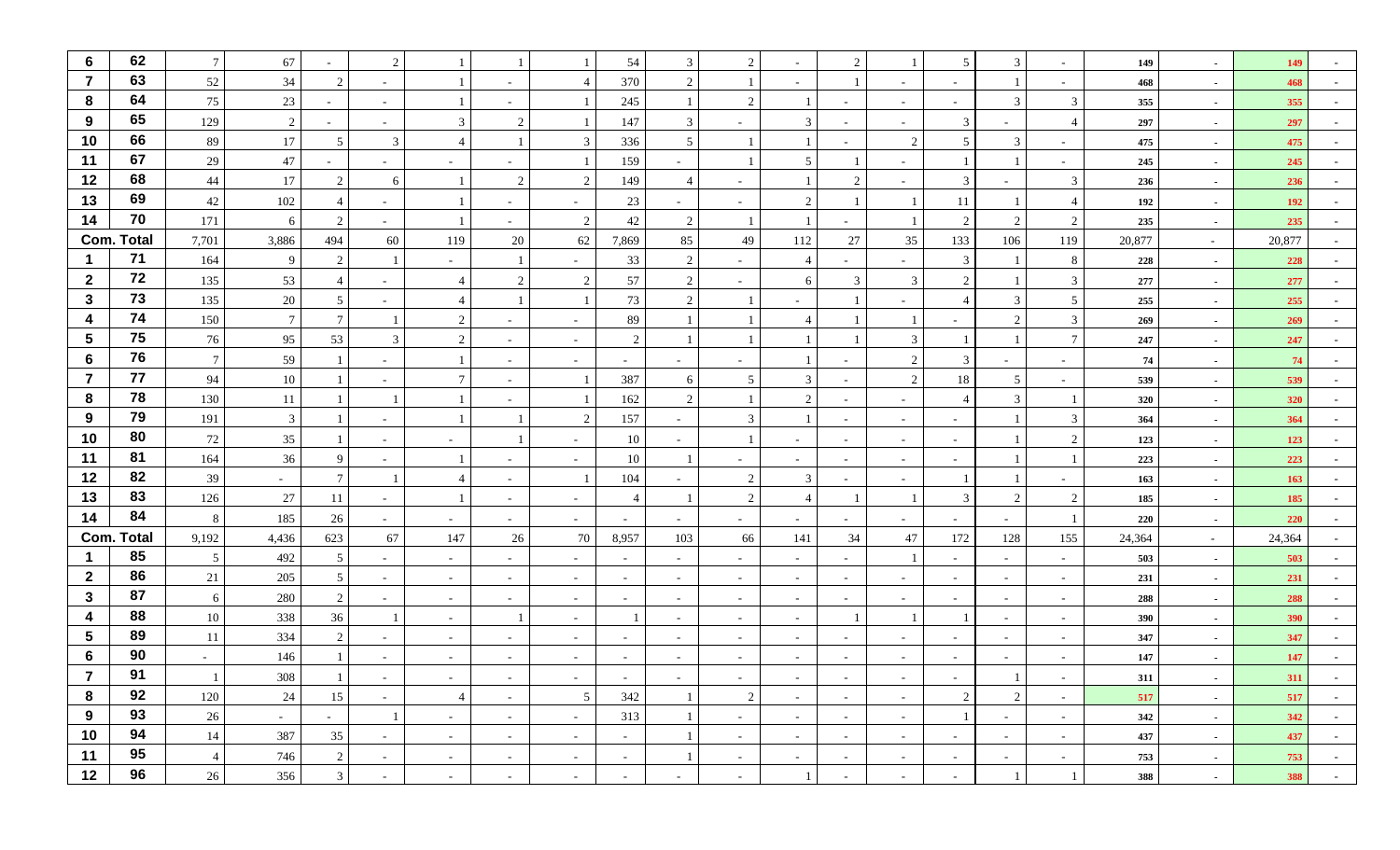| 13                   | 97                       | 12             | 197            | 38                       |                          | $\sim$       | $\sim$                      | -1                                         | $\sim$         | $\sim$                   |                          |                             |                          |                |                 | $\sim$                   | $\overline{2}$           | 253        | $\sim$           | 253        |            |
|----------------------|--------------------------|----------------|----------------|--------------------------|--------------------------|--------------|-----------------------------|--------------------------------------------|----------------|--------------------------|--------------------------|-----------------------------|--------------------------|----------------|-----------------|--------------------------|--------------------------|------------|------------------|------------|------------|
| 14                   | 98                       | 5              | 609            | 5                        | $\overline{\phantom{a}}$ | $\sim$       | $\sim$                      | $\sim$                                     | $\sim$         | $\sim$                   | $\sim$                   | $\sim$                      | $\sim$                   |                | $\sim$          | $\sim$                   | $\sim$                   | 620        | $\sim$           | 620        |            |
|                      | <b>Com. Total</b>        | 9,453          | 8,858          | 773                      | 70                       | 151          | 27                          | 76                                         | 9,613          | 107                      | 68                       | 143                         | 36                       | 50             | 176             | 132                      | 158                      | 29,891     | $\sim$           | 29,891     |            |
| -1                   | 99                       | 5              | 626            | $\mathcal{D}$            | $\overline{\phantom{a}}$ | $\sim$       | $\overline{\phantom{a}}$    | $\overline{\phantom{a}}$                   | $\sim$         |                          |                          |                             |                          | $\sim$         |                 | $\sim$                   |                          | 635        | $\sim$           | 635        |            |
| $\overline{2}$       | 100                      | 272            | 10             | 12                       | $\overline{\phantom{a}}$ | 2            | $\sim$                      | $\blacksquare$                             | 57             | $\overline{4}$           |                          |                             |                          | $\sim$         | 6               |                          |                          | 366        | $\sim$           | 366        |            |
| $\mathbf{3}$         | 101                      | 363            | 61             | 17                       | $\sim$                   | 2            | $\sim$                      | $\sim$                                     | 60             | $\sim$                   | $\sim$                   | $\sim$                      | $\sim$                   | $\sim$         | 2               | $\sim$                   | $\sim$                   | 505        | $\sim$           | 505        |            |
| 4                    | 102                      | 99             | $\mathbf{3}$   |                          | $\sim$                   | $\sim$       | $\sim$                      |                                            | 70             |                          | -1                       | 2                           | $\sim$                   | $\sim$         |                 | 2                        | 3                        | 184        | $\sim$           | 184        |            |
| $\sqrt{5}$           | 103                      | 13             | 676            | 107                      | $\sim$                   |              |                             | $\overline{\phantom{a}}$                   | $\sim$         | $\overline{\phantom{a}}$ | $\overline{\phantom{a}}$ |                             |                          |                |                 |                          | 3                        | 805        | $\sim$           | 805        |            |
| $6\phantom{1}6$      | 104                      | $\overline{3}$ | 589            | 6                        | $\sim$                   | $\sim$       | $\overline{\phantom{a}}$    | $\sim$                                     | $\sim$         | $\sim$                   | $\overline{\phantom{a}}$ | $\sim$                      | $\overline{\phantom{a}}$ | $\sim$         |                 | 3                        |                          | 603        | $\sim$           | 603        |            |
| $\overline{7}$       | 105                      | 184            | 10             |                          | $\overline{\phantom{a}}$ | $\sim$       | $\overline{\phantom{a}}$    | $\sim$                                     | 10             | $\overline{\phantom{a}}$ | $\overline{\phantom{a}}$ | 2                           |                          | $\sim$         |                 | $\sim$                   |                          | 208        | $\sim$           | 208        |            |
| 8                    | 106                      | 62             | 288            |                          | $\sim$                   | $\sim$       | $\sim$                      | $\sim$                                     | 17             | $\overline{1}$           | $\sim$                   | $\sim$                      | $\sim$                   | $\sim$         | $\sim$          | $\sim$                   |                          | 370        | $\sim$           | 370        |            |
| 9                    | 107                      | 189            | 26             | 49                       | $\overline{\phantom{a}}$ | 3            |                             | 2                                          | 19             |                          |                          | $\mathcal{D}_{\mathcal{L}}$ |                          |                |                 | $\sim$                   |                          | 296        | $\sim$           | 296        |            |
| 10                   | 108                      | 40             | 14             | $\sim$                   |                          | 5            |                             | $\overline{1}$                             | 138            | $\overline{2}$           | ٠                        |                             | $\sim$                   | $\sim$         |                 | 2                        |                          | 206        | $\sim$           | 206        |            |
| 11                   | 109                      | 71             | $\mathfrak{S}$ | 10                       | $\overline{\phantom{a}}$ |              | 3                           | 2                                          | 216            | 2                        | $\overline{\phantom{a}}$ |                             |                          | $\sim$         | $\overline{2}$  | $\sim$                   |                          | 316        | $\sim$           | 316        |            |
| 12                   | 110                      | 117            | $\overline{5}$ |                          | $\sim$                   | 2            |                             | $\overline{1}$                             | 107            | $\sim$                   |                          | 2                           | $\overline{\phantom{a}}$ | $\sim$         | 2               |                          |                          | 243        | $\sim$           | 243        |            |
| 13                   | 111                      | 283            | $\overline{4}$ | 52                       | $\overline{\phantom{a}}$ | $\sim$       | $\sim$                      | $\overline{\phantom{a}}$                   | $\tau$         | $\sim$                   | $\overline{\phantom{a}}$ | $\sim$                      |                          | $\sim$         |                 |                          | 3                        | 351        | $\sim$           | 351        |            |
| 14                   | 112                      | 221            | $\overline{1}$ | 64                       |                          |              | $\sim$                      | $\sim$                                     | 14             | $\sim$                   | $\overline{1}$           | $\sim$                      |                          | $\sim$         | $\sim$          | $\sim$                   | $\overline{2}$           | 305        | $\sim$           | 305        |            |
| -1                   | <b>Com. Total</b><br>113 | 11,375         | 11,176         | 1,099                    | $72\,$                   | 171          | 34                          | 83                                         | 10,328         | 118                      | 73                       | 155                         | 38                       | 52             | 192             | 143                      | 175                      | 35,284     | $\sim$           | 35,284     |            |
| $\overline{2}$       | 114                      | 128<br>67      | 10<br>$\tau$   | $\overline{2}$           | $\sim$                   |              | $\sim$                      | $\sim$                                     | 42<br>135      | $\sim$<br>$\overline{1}$ | $\sim$<br>$\mathbf{1}$   | $\sim$                      |                          | 2<br>3         | 2<br>2          |                          | $\sim$<br>$\overline{3}$ | 188        | $\sim$           | 188        |            |
| $\mathbf{3}$         | 115                      | 42             | 54             | 12<br>26                 |                          | $\sim$<br>2  |                             | $\overline{\phantom{a}}$<br>$\overline{2}$ | 68             | $\overline{1}$           | $\overline{2}$           | $\sim$                      |                          | $\overline{2}$ | 5               | $\mathcal{D}$            | 6                        | 235<br>213 | $\sim$           | 235<br>213 |            |
| 4                    | 116                      | 126            | $10\,$         | 9                        |                          |              | $\qquad \qquad -$<br>$\sim$ | 6                                          | 174            | $\sim$                   | $\blacksquare$           | $\mathbf{3}$                |                          | $\overline{2}$ | $5\overline{)}$ |                          | $\overline{2}$           | 341        | $\sim$<br>$\sim$ | 341        |            |
| $5\phantom{1}$       | 117                      | $\overline{4}$ | 190            | $\overline{\phantom{a}}$ |                          | $\sim$       | $\sim$                      | $\sim$                                     | $\sim$         | -1                       | $\overline{1}$           | $\sim$                      | $\sim$                   | $\sim$         |                 |                          |                          | 200        | $\sim$           | <b>200</b> |            |
| 6                    | 118                      | 172            | 8              |                          | $\overline{\phantom{a}}$ |              | $\sim$                      | $\sim$                                     | 35             | $\sim$                   | $\overline{\phantom{a}}$ | $\sim$                      | $\sim$                   | $\sim$         |                 | $\overline{\phantom{a}}$ | $\overline{2}$           | 223        | $\sim$           | 223        |            |
| $\overline{7}$       | 119                      | 190            | 38             |                          | $\overline{\phantom{a}}$ | 3            | $\overline{\phantom{a}}$    | 2                                          | 103            | $\overline{4}$           |                          | 2                           |                          | $\sim$         |                 |                          |                          | 346        | $\sim$           | 346        |            |
| 8                    | 120                      | 479            | $62\,$         | 3                        | $\overline{2}$           |              |                             | $\blacksquare$                             | 75             |                          |                          | 3                           | $\overline{2}$           | $\sim$         | $\overline{2}$  | $\sim$                   |                          | 632        | $\sim$           | 632        |            |
| 9                    | 121                      | 159            | 51             | 3                        |                          |              |                             | $\sim$                                     | $\mathfrak{Z}$ | -1                       | $\sim$                   | $\sim$                      |                          |                |                 |                          | $\overline{3}$           | 226        | $\sim$           | 226        |            |
| 10                   | 122                      | 120            | 66             |                          | $\overline{2}$           | $\sim$       | $\overline{\phantom{a}}$    |                                            |                |                          |                          | $\sim$                      |                          | $\sim$         |                 | $\sim$                   |                          | 191        | $\sim$           | <b>191</b> |            |
| 11                   | 123                      | 139            | 156            | 13                       |                          | $\sim$       | $\overline{\phantom{a}}$    | $\overline{\phantom{a}}$                   | 8              |                          | $\overline{\phantom{a}}$ |                             |                          | $\sim$         |                 | 2                        |                          | 322        | $\sim$           | 322        |            |
| 12                   | 124                      | $47\,$         | 47             | $\sim$                   |                          | 9            |                             |                                            | 128            | 3                        | 2                        |                             | $\overline{2}$           |                | 3               | 2                        | $\overline{4}$           | 252        | $\sim$           | 252        |            |
| 13                   | 125                      | 8              | 106            | $\overline{\phantom{a}}$ |                          |              |                             |                                            | 85             | $\overline{2}$           | $\mathfrak{Z}$           |                             | 2                        |                |                 | $\mathcal{D}$            |                          | 211        | $\sim$           | 211        |            |
|                      | $14 \quad 126$           | 43             | 113            | 164                      | $\overline{4}$           |              | $\sim$                      | $\sim$                                     | 11             | $\sim$                   | $\sim$                   | 2                           | $\sim$                   |                | $\perp$         | 5 <sup>5</sup>           | $\overline{4}$           | 349        | $\sim$           | 349        | $\sim$ $-$ |
|                      | <b>Com. Total</b>        | 13,099         | 12,094         | 1,333                    | 87                       | 195          | 38                          | 96                                         | 11,196         | 132                      | 84                       | 168                         | 45                       | 64             | 217             | 162                      | 203                      | 39,213     | $\sim$           | 39,213     | $\sim$     |
| $\blacktriangleleft$ | 127                      | $62\,$         | 207            | 3                        | $\sim$                   |              | $\sim$                      | $\sim$                                     | $\sim$         | $\sim$                   | $\mathbf{1}$             | $\sim$                      | $\sim$                   | $\sim$         | $\sim$          | $\overline{4}$           | $\overline{c}$           | 280        | $\sim$           | 280        | $\sim$     |
| $\mathbf{2}$         | 128                      | 35             | $\,8\,$        | $\sim$                   | $\sim$                   | $\mathbf{3}$ | $\sim$                      | $\overline{2}$                             | 198            | $\overline{2}$           | $\mathbf{1}$             | $\sim$ $-$                  | 2                        | $\sim$         |                 | $\overline{2}$           |                          | 255        | $\sim$           | 255        | $\sim$     |
| $\mathbf{3}$         | 129                      | 110            | $27\,$         | $\sim$                   | $\sim$                   | $\sim$       | $\sim$                      | $\sim$                                     | 94             | $\sim$                   | $\overline{\phantom{a}}$ | $\mathfrak{Z}$              | $\sim$                   | $\sim$         | $\sim$          |                          |                          | 236        | $\sim$           | 236        | $\sim$     |
| 4                    | 130                      | 136            | $\overline{4}$ |                          | $\sim$                   |              | $\sim$                      | $\sim$                                     | 30             | -1                       | $\overline{\phantom{a}}$ | $\sim$                      |                          | $\sim$         |                 | $\overline{\phantom{a}}$ | $\overline{3}$           | 180        | $\sim$           | <b>180</b> | $\sim$     |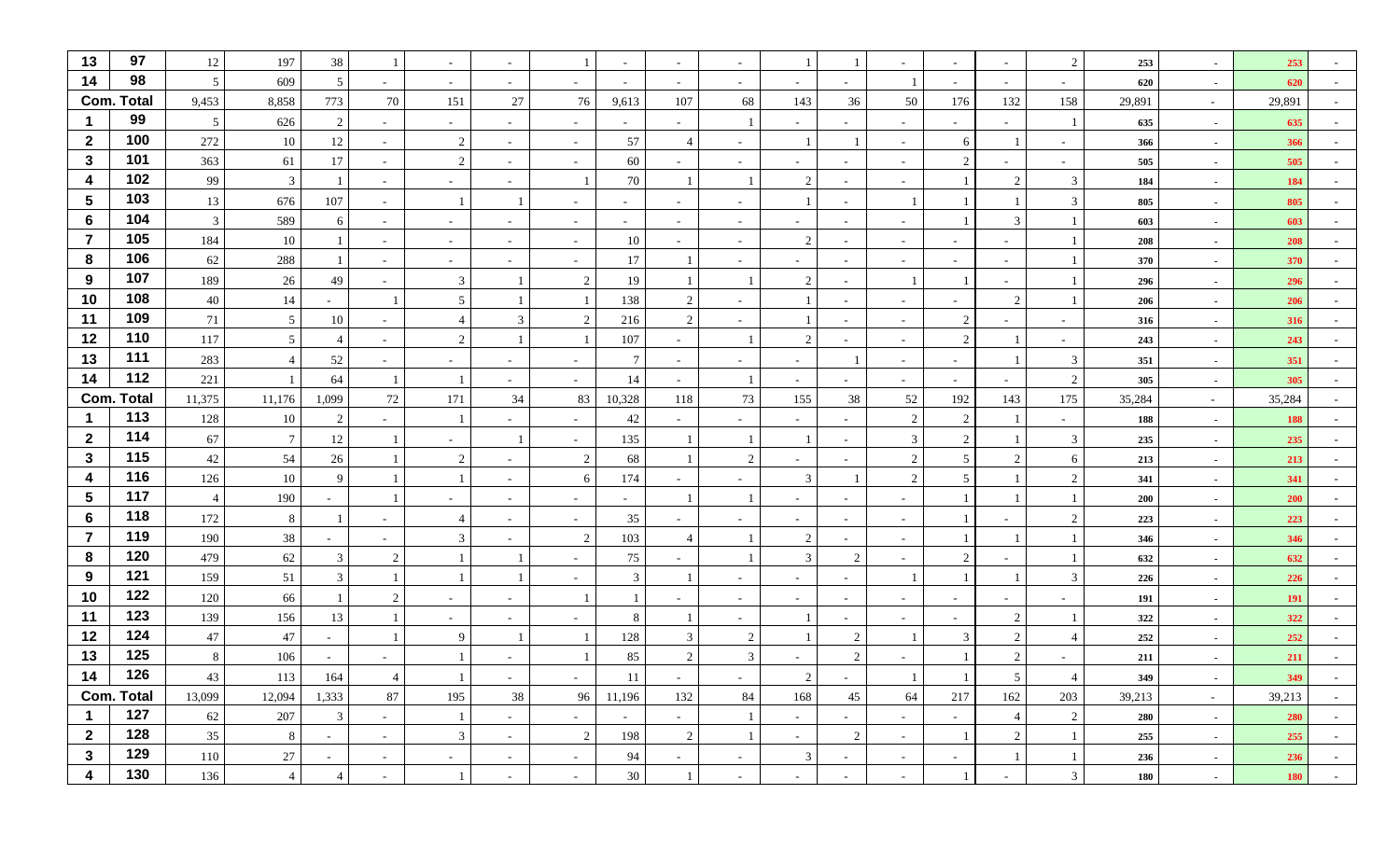| $\sqrt{5}$          | 131               | 167       | 15             |                          |                          | 2              |                          |                          | 15                       |                          |                          |             |                          | $\sim$                   |                               |                          | 3                        | 205          | $\sim$           | 205        |                          |
|---------------------|-------------------|-----------|----------------|--------------------------|--------------------------|----------------|--------------------------|--------------------------|--------------------------|--------------------------|--------------------------|-------------|--------------------------|--------------------------|-------------------------------|--------------------------|--------------------------|--------------|------------------|------------|--------------------------|
| 6                   | 132               | 34        | $\overline{2}$ | $\overline{\phantom{a}}$ | $\overline{\phantom{a}}$ |                |                          |                          | 16                       |                          |                          |             |                          | $\sim$                   |                               | $\sim$                   |                          | 54           | $\sim$           | 54         |                          |
| $\overline{7}$      | 133               | 88        | 20             |                          | $\sim$                   | -5             |                          |                          | 69                       | 3                        |                          | 6           |                          | $\overline{a}$           | $\overline{\phantom{a}}$      | 2                        |                          | 198          | $\sim$           | 198        |                          |
| 8                   | 134               | 293       | $20\,$         |                          | $\overline{\phantom{a}}$ |                |                          |                          | 49                       | 2                        | 2                        | 3           |                          | $\overline{4}$           | $\mathfrak{D}_{\mathfrak{p}}$ | $\sim$                   | 3                        | 379          | $\sim$           | 379        |                          |
| 9                   | 135               | 58        | 130            | $\mathbf{3}$             | $\overline{\phantom{a}}$ | $\sim$         |                          |                          |                          |                          |                          | $\sim$      |                          |                          |                               | $\sim$                   | $\overline{2}$           | 195          | $\sim$           | 195        |                          |
| 10                  | 136               | 15        | 228            |                          | $\sim$                   | $\sim$         | $\overline{\phantom{a}}$ | $\overline{\phantom{a}}$ | 8                        | $\overline{\phantom{a}}$ | $\overline{\phantom{a}}$ | $\sim$      |                          | $\sim$                   | $\sim$                        | $\sim$                   |                          | 252          | $\sim$           | 252        |                          |
| 11                  | 137               | 8         | $\sim$         | $\sim$                   | $\sim$                   | $\sim$         | $\sim$                   | $\overline{\phantom{a}}$ | 314                      | $\sim$                   | $\overline{\phantom{a}}$ | 8           |                          | $\sim$                   | $\sim$                        | $\sim$                   | $\overline{\phantom{0}}$ | 330          | $\sim$           | 330        |                          |
| 12                  | 138               | 131       | 43             | 6                        |                          | -4             |                          |                          | 79                       | 2                        | 3                        |             | 3                        | $\overline{4}$           | 8                             | 6                        | 5                        | 301          | $\sim$           | 301        |                          |
| 13                  | 139               | 288       | 6              | $\overline{4}$           |                          | $\sim$         |                          |                          | $\sim$                   |                          |                          |             |                          | $\overline{\phantom{a}}$ |                               | $\sim$                   |                          | 301          | $\sim$           | 301        |                          |
| 14                  | 140               | 5         | 337            |                          |                          | $\sim$         |                          |                          | $\sim$                   |                          |                          |             |                          | $\sim$                   |                               | $\overline{4}$           | 2                        | 354          | $\sim$           | 354        |                          |
|                     | <b>Com. Total</b> | 14,529    | 13,141         | 1,359                    | 89                       | 213            | 41                       | 101                      | 12,069                   | 142                      | 92                       | 195         | 51                       | 73                       | 229                           | 182                      | 227                      | 42,733       | $\sim$           | 42,733     |                          |
|                     | 141               | 8         | 140            | 3                        |                          | $\sim$         |                          |                          |                          |                          |                          | $\sim$      |                          |                          |                               | 2                        | 2                        | 158          | $\sim$           | 158        |                          |
| $\overline{2}$      | 142               | 206       | 74             | 3                        |                          | $\sim$         | $\overline{\phantom{a}}$ | $\overline{\phantom{a}}$ |                          | $\sim$                   | $\overline{\phantom{a}}$ |             |                          |                          |                               | $\sim$                   | 2                        | 290          | $\sim$           | 290        |                          |
| $\mathbf{3}$        | 143               | 10        | 226            | 3                        |                          | $\sim$         |                          |                          | $\sim$                   |                          |                          | $\sim$      |                          | $\sim$                   | $\sim$                        |                          |                          | 241          | $\sim$           | 241        |                          |
| $\overline{4}$      | 144               | 41        | 196            | 5 <sup>5</sup>           |                          | $\sim$         |                          |                          | $\sim$                   |                          |                          | $\sim$      |                          | $\overline{4}$           |                               | 2                        | 5                        | 256          | $\sim$           | 256        |                          |
| $5\phantom{.0}$     | 145               | 205       | 13             |                          |                          |                |                          |                          | 55                       |                          |                          | 2           | $\overline{2}$           | 2                        | 3                             |                          | 3                        | 295          | $\sim$           | 295        |                          |
| $6\phantom{1}$      | 146<br>147        | 12        | 354            |                          |                          | $\sim$         |                          |                          | $\sim$                   |                          |                          | $\sim$      | $\mathcal{D}$            |                          | 5                             | 6                        | 3                        | 384          | $\sim$           | 384        |                          |
| $\overline{7}$<br>8 | 148               | 65        | 104            |                          | $\gamma$                 | 2              |                          |                          | 58                       | 2                        |                          | 2           |                          | 3                        | 3                             | 5                        |                          | 250          | $\sim$           | 250        |                          |
| 9                   | 149               | 74        | 278<br>206     | $\overline{4}$           | $\gamma$                 | $\sim$         | $\sim$<br>3              | $\overline{\phantom{a}}$ | $\sim$<br>$\overline{c}$ | $\sim$                   | $\overline{\phantom{a}}$ | $\sim$<br>2 |                          | $\sim$<br>$\overline{2}$ | 3                             | $\mathcal{R}$            | $\overline{4}$           | 365          | $\sim$           | 365        |                          |
| 10                  | 150               | 91<br>204 | 86             | 16                       |                          | $\sim$         |                          |                          | 13                       |                          |                          | 2           |                          |                          | 2                             |                          | 6<br>3                   | 323<br>329   | $\sim$           | 323<br>329 |                          |
| 11                  | 151               | 68        | 175            | 5                        | $\overline{\phantom{a}}$ | $\sim$         |                          |                          | 6                        |                          | 2                        | 2           |                          | $\Delta$                 |                               | 2                        |                          | 267          | $\sim$<br>$\sim$ | 267        |                          |
| 12                  | 152               | $78\,$    | 11             |                          | 3                        | 3              |                          |                          | 142                      | $\mathfrak{2}$           |                          | 2           |                          | $\sim$                   |                               | $\sim$                   |                          | 244          | $\sim$           | 244        |                          |
| 13                  | 153               | 131       | 63             |                          | $\overline{\phantom{a}}$ |                | $\overline{\phantom{a}}$ |                          | $\overline{7}$           |                          |                          |             |                          | $\sim$                   |                               |                          | $\overline{2}$           | 210          | $\sim$           | 210        |                          |
| 14                  | 154               | 50        | 177            | $\mathcal{L}$            | $\overline{\phantom{a}}$ | $\sim$         |                          |                          | 72                       |                          |                          | 2           |                          | $\overline{\phantom{a}}$ |                               |                          |                          | 307          | $\sim$           | 307        |                          |
|                     | <b>Com. Total</b> | 15,772    | 15,244         | 1,410                    | 100                      | 221            | 47                       | 103                      | 12,425                   | 151                      | 101                      | 211         | 60                       | 92                       | 250                           | 206                      | 259                      | 46,652       | $\sim$           | 46,652     |                          |
| -1                  | 155               | 211       | 19             | $\overline{4}$           |                          | $\sim$         |                          |                          | 44                       |                          |                          |             |                          | $\sim$                   |                               |                          | $\overline{4}$           | 287          | $\sim$           | 287        |                          |
| $\overline{2}$      | 156               | 112       | 6              |                          | $\overline{\phantom{a}}$ |                |                          | $\overline{\phantom{a}}$ | 61                       |                          |                          | $\sim$      |                          | $\sim$                   |                               |                          | 3                        | 187          | $\sim$           | 187        |                          |
| $\mathbf{3}$        | 157               | 3         | $\sim$         |                          | $\overline{\phantom{a}}$ | $\sim$         |                          |                          | $\sim$                   |                          |                          | $\sim$      |                          | $\sim$                   | $\sim$                        | $\sim$                   |                          | $\mathbf{3}$ | $\sim$           |            |                          |
| $\boldsymbol{4}$    | 158               | 122       | 217            | $\mathbf{3}$             | $\overline{\phantom{a}}$ |                |                          |                          | 36                       |                          |                          | 2           |                          |                          | 6                             | $\overline{\phantom{0}}$ |                          | 389          | $\sim$           | 389        |                          |
| $\sqrt{5}$          | 159               | 23        | 248            |                          |                          |                |                          |                          |                          |                          |                          |             |                          |                          |                               |                          |                          | 275          | $\blacksquare$   | 275        |                          |
| 6                   | 160               | 139       | 189            | $\overline{2}$           | $\sim$                   | $\sim$         | $\sim$                   |                          | $\mathfrak{Z}$           | $\mathbf{1}$             | $\sim$                   | $\sim$      | $\sim$                   | $\sim$                   | $\sim$                        | $\sim$ $-$               | $\overline{2}$           | 337          | $\sim$           | 337        | $\overline{\phantom{0}}$ |
| $\overline{7}$      | 161               | 264       | 58             |                          | $\sim$                   | $\sim$         | -1                       | $\sim$                   | 41                       | $\sim$                   | $\sim$                   | $\sim$      | $\sim$                   | $\sim$                   | 1                             | $\sim$                   |                          | 367          | $\sim$           | 367        | $\sim$                   |
| 8                   | 162               | 11        | 319            | 13                       | $\sim$                   | $\sim$         | $\sim$                   |                          |                          | $\sim$                   | $\sim$                   |             | $\sim$                   | $\mathfrak{Z}$           | $\overline{c}$                | 6                        | 3                        | 360          | $\sim$           | 360        | $\sim$                   |
| 9                   | 163               | 147       | 36             | 1                        | $\sim$                   | 2              | $\sim$                   | $\sim$                   | 19                       | $\sim$                   | $\sim$                   | $\sim$      | $\sim$                   | $\sim$                   | 1                             | $\sim$                   | $\sim$                   | 206          | $\sim$           | 206        | $\sim$                   |
| 10                  | 164               | 11        | 413            | 5                        | $\sim$                   | $\sim$         | $\sim$                   | $\sim$                   | $\sim$                   | -1                       | $\overline{1}$           | $\sim$      |                          | $\overline{2}$           | 3 <sup>7</sup>                | 6                        | $5\overline{)}$          | 448          | $\sim$           | 448        | $\sim$                   |
| 11                  | 165               | 83        | 159            |                          |                          | $\overline{2}$ | $\sim$                   |                          | 58                       | $\overline{\phantom{a}}$ | $\sim$                   |             | $\overline{\phantom{0}}$ | $\sim$                   | $\sim$                        | $\sim$                   |                          | 307          | $\sim$           | 307        | $\sim$                   |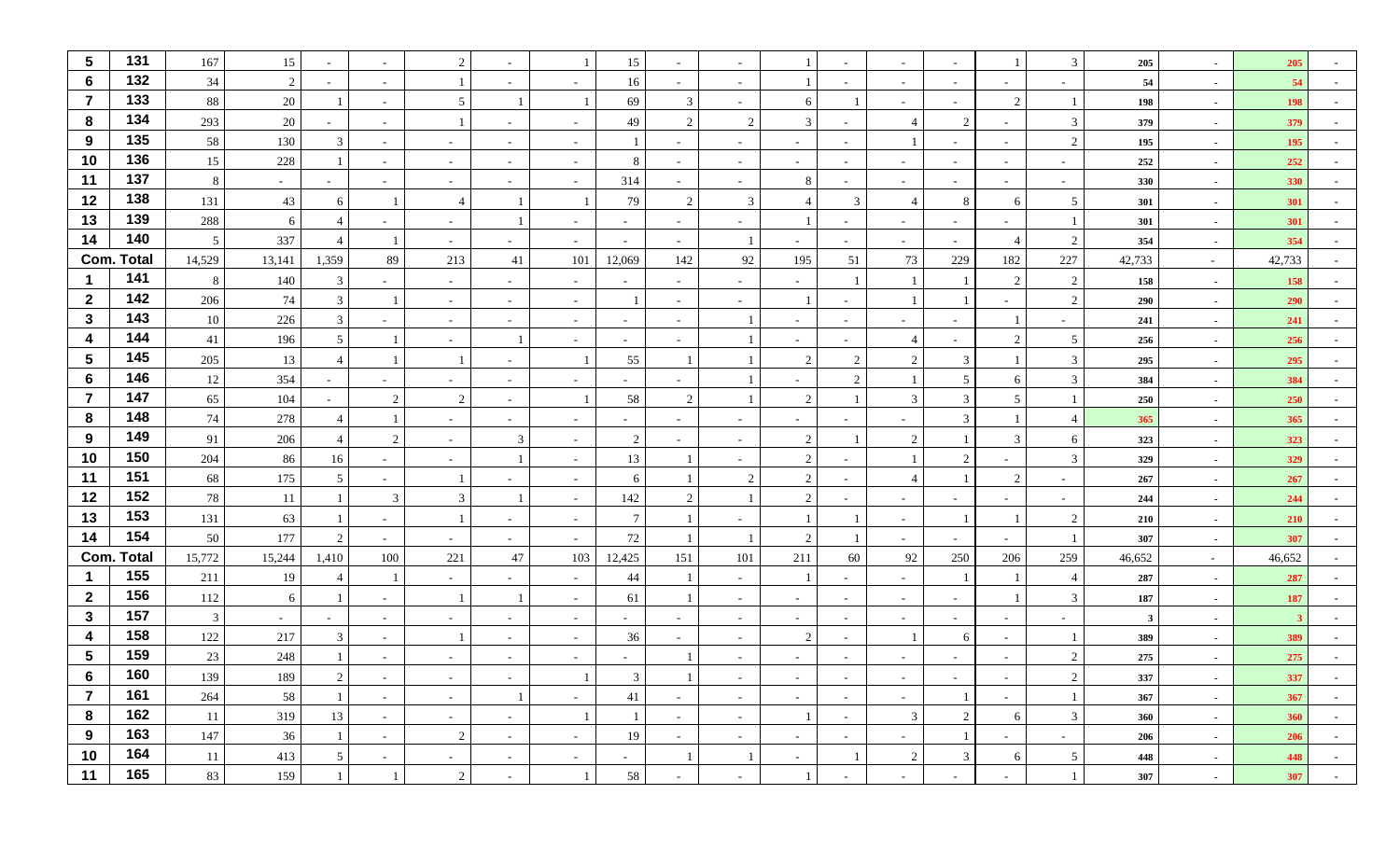| 12                      | 166               | 48              | 206             | 17                      |                          | $\sim$         |                          |                          | 56             | $\overline{\phantom{a}}$ | 2                        | $\sim$           |                          | $\sim$                   | $\overline{4}$ | 2                        | 2                | 338            | $\sim$         | 338    |        |
|-------------------------|-------------------|-----------------|-----------------|-------------------------|--------------------------|----------------|--------------------------|--------------------------|----------------|--------------------------|--------------------------|------------------|--------------------------|--------------------------|----------------|--------------------------|------------------|----------------|----------------|--------|--------|
| 13                      | 167               | 850             | 30              |                         |                          |                | $\overline{\phantom{a}}$ |                          | $\overline{2}$ | $\overline{\phantom{a}}$ |                          | $\sim$           |                          | $\sim$                   |                | $\sim$                   | 2                | 888            | $\sim$         | 888    |        |
| 14                      | 168               | 170             | $77\,$          | 7                       | $\overline{\phantom{a}}$ | $\sim$         | $\sim$                   | $\overline{\phantom{a}}$ | 61             |                          | $\overline{\phantom{a}}$ | $\sim$           |                          |                          | 2              |                          | $\sim$           | 321            | $\sim$         | 321    |        |
|                         | Com. Total        | 17,966          | 17,221          | 1,467                   | 103                      | 228            | 49                       | 107                      | 12,807         | 157                      | 105                      | 216              | 62                       | 99                       | 270            | 223                      | 285              | 51,365         | $\sim$         | 51,365 |        |
| $\mathbf 1$             | 169               | 69              | 273             | 2                       |                          | $\sim$         | $\overline{1}$           |                          | 37             |                          |                          | $\overline{4}$   |                          |                          |                | 5 <sup>5</sup>           | $\overline{4}$   | 399            | $\sim$         | 399    |        |
| $\mathbf{2}$            | 170               | 63              | 318             | $\mathbf{3}$            |                          | $\sim$         | $\overline{\phantom{a}}$ | $\sim$                   | 97             | $\mathfrak{Z}$           |                          |                  | $\sim$                   | $\sim$                   | $\overline{2}$ |                          | $\mathfrak{Z}$   | 496            | $\sim$         | 496    | $\sim$ |
| $\mathbf{3}$            | 171               | 98              | 212             | $\overline{4}$          | $\sim$                   | 3              |                          | 3                        | 110            | $\overline{2}$           | $\overline{\phantom{a}}$ | $\sim$           | 2                        | 3                        | 5              | 9                        | $7\phantom{.0}$  | 459            | $\sim$         | 459    |        |
| $\overline{\mathbf{4}}$ | 172               | 118             | $7\phantom{.0}$ | $\mathbf{3}$            | $\sim$                   | 2              |                          | 2                        | 72             | $\sim$                   | 2                        | 2                | $\overline{\phantom{0}}$ | $\sim$                   | 6              |                          |                  | 216            | $\sim$         | 216    |        |
| $\sqrt{5}$              | 173               | 36              | 225             | 6                       | $\overline{\phantom{a}}$ |                |                          | 2                        | 108            |                          |                          |                  |                          | $\sim$                   | 3              |                          | 2                | 385            | $\sim$         | 385    |        |
| 6                       | 174               | 101             | $48\,$          | 2                       | $\blacksquare$           |                |                          |                          | 145            | $\mathfrak{Z}$           | 2                        | 2                | 2                        | $\sim$                   | 6              | 2                        | $\mathbf{3}$     | 317            | $\sim$         | 317    |        |
| $\overline{7}$          | 175               | 167             | 61              | $\mathfrak{Z}$          | $\sim$                   |                | $\sim$                   | $\sim$                   | 17             |                          | $\sim$                   | $\sim$           | $\sim$                   |                          | $\overline{c}$ |                          |                  | 255            | $\sim$         | 255    | $\sim$ |
| 8                       | 176               | 92              | 167             | 3                       | 2                        | $\sim$         |                          | $\overline{\phantom{a}}$ | 13             |                          |                          |                  |                          |                          |                | 2                        |                  | 285            | $\sim$         | 285    |        |
| 9                       | 177               | 167             | 310             | 21                      | $\overline{\phantom{a}}$ | $\sim$         | $\overline{\phantom{a}}$ | $\sim$                   | 16             |                          |                          |                  |                          | $\overline{\phantom{a}}$ |                |                          | 5                | 525            | $\sim$         | 525    |        |
| 10                      | 178               | 57              | 6               | $\overline{2}$          | $\sim$                   |                |                          | $\sim$                   | 147            | $\overline{4}$           |                          | $\sim$           |                          | $\sim$                   | 2              | $\sim$                   |                  | 221            | $\sim$         | 221    |        |
| 11                      | 179               | $\overline{5}$  | 384             | 2                       | $\sim$                   | $\sim$         | $\sim$                   | $\overline{\phantom{a}}$ | $\sim$         | $\sim$                   |                          | 2                |                          | 1                        |                | $\sim$                   | $\sim$           | 396            | $\sim$         | 396    |        |
| 12                      | 180               | $5\phantom{.0}$ | 639             | 2                       | $\sim$                   |                | $\overline{\phantom{a}}$ | $\overline{\phantom{a}}$ | 9              | $\overline{\phantom{a}}$ | $\overline{\phantom{a}}$ |                  | $\sim$                   | $\sim$                   |                |                          |                  | 660            | $\sim$         | 660    |        |
| 13                      | 181               | 12              | 965             |                         |                          |                | $\overline{\phantom{a}}$ | $\overline{\phantom{a}}$ | 17             | $\overline{\phantom{a}}$ |                          | $\sim$           |                          | $\sim$                   | 2              |                          |                  | 1,001          | $\sim$         | 1,001  |        |
| 14                      | 182               | 152             | 111             | $\overline{2}$          | $\overline{\phantom{a}}$ | $\mathbf{3}$   | $\overline{\phantom{a}}$ | 2                        | 44             | 2                        |                          | $\mathfrak{Z}$   |                          | 3                        | $\overline{4}$ | 10                       | 10               | 348            | $\sim$         | 348    |        |
|                         | <b>Com. Total</b> | 19,108          | 20,947          | 1,523                   | 107                      | 242            | 53                       | 116                      | 13,639         | 175                      | 114                      | 234              | 70                       | 109                      | 307            | 260                      | 324              | 57,328         | $\sim$         | 57,328 |        |
| $\mathbf 1$             | 183               | 67              | 326             | $\overline{2}$          | $\sim$                   | $\sim$         | $\blacksquare$           | $\sim$                   | 26             | $\overline{2}$           | -1                       | $\sim$           | $\mathbf{1}$             | $\blacksquare$           | $\blacksquare$ | $\sim$                   | $\overline{2}$   | 427            | $\sim$         | 427    |        |
| $\mathbf{2}$            | 184               | 25              | 273             | $\mathbf 1$             | $\sim$                   | 1              | $\blacksquare$           | $\sim$                   | $\blacksquare$ | $\blacksquare$           | $\blacksquare$           | $\mathbf{1}$     | $\blacksquare$           | $\mathbf{1}$             | $\blacksquare$ | $\overline{\phantom{0}}$ | 1                | 303            | $\sim$         | 303    |        |
| $\mathbf{3}$            | 185               | $\mathbf{1}$    | -1              | $\sim$                  | $\sim$                   | $\sim$         | $\blacksquare$           | $\sim$                   | $\sim$         | $\sim$                   | $\blacksquare$           | $\sim$           | $\blacksquare$           | $\sim$                   | $\sim$         | $\sim$                   | $\blacksquare$   | $\overline{2}$ | $\sim$         | 2      |        |
|                         | 186               | 192             | 25              | $\mathbf{3}$            |                          | $\mathbf{3}$   | -1                       | $\overline{2}$           | 69             | $\mathbf{3}$             |                          | -1               | -1                       | $\overline{2}$           | $\mathbf{3}$   | $\overline{7}$           | $\overline{7}$   | 319            |                | 319    |        |
| 4                       |                   |                 |                 |                         | $\sim$                   |                |                          |                          |                |                          | ٠                        |                  |                          |                          |                |                          |                  |                | $\sim$         |        |        |
| $\sqrt{5}$              | 187               | 289             | 21              | 5 <sup>5</sup>          | -1                       | $\overline{7}$ | 1                        | $\overline{2}$           | 117            | $\blacksquare$           | 1                        | $\boldsymbol{2}$ | -1                       | ٠                        | 6              | $\overline{\phantom{0}}$ | $\mathbf{1}$     | 454            | $\sim$         | 454    |        |
| 6                       | 188               | 15              | <b>110</b>      | $3^{\circ}$             | $\overline{2}$           | 1              | -1                       | $\sim$                   | 1              | $\blacksquare$           | $\blacksquare$           | 1                | $\blacksquare$           | $\sim$                   | $\sim$         | 1                        | 1                | 136            | $\sim$         | 136    |        |
| $\overline{7}$          | 189               | 42              | 189             | $\mathbf{2}$            | $\sim$                   | $\sim$         | $\blacksquare$           | $\sim$                   | $\blacksquare$ | 1                        | $\blacksquare$           | $\sim$           | $\blacksquare$           | $\sim$                   | $\mathbf{1}$   |                          | $\blacksquare$   | 236            | $\sim$         | 236    |        |
| 8                       | 190               | 197             | 79              | $\mathbf{2}$            | $\blacksquare$           | -1             |                          |                          | 45             |                          |                          | $\boldsymbol{2}$ |                          | $\blacksquare$           |                | 3 <sup>1</sup>           | $\boldsymbol{2}$ | 333            | $\blacksquare$ | 333    |        |
| 9                       | 191               | 52              | 29              | 3 <sup>1</sup>          | $\sim$                   | 3 <sup>1</sup> | $\sim$                   | $\sim$                   | 30             | $\sim$                   | $\sim$                   | $\sim$           | $\mathbf{I}$             | $\sim$                   | $\sim$         | $\sim$                   | 3 <sup>1</sup>   | 121            | $\sim$         | 121    | $\sim$ |
| 10                      | 192               | 38              | 172             | $\overline{\mathbf{4}}$ | $\sim$                   | $\overline{2}$ | $\sim$                   | $\sim$                   | 29             | $\overline{2}$           | $\overline{\mathbf{4}}$  | $\sim$           | $\mathbf{1}$             | 5 <sub>5</sub>           | 8              | 12                       | 3                | 280            | $\sim$ $-$     | 280    | $\sim$ |
| 11                      | 193               | 231             | 44              | $\overline{\mathbf{4}}$ | $\sim$                   | 3 <sup>1</sup> | $\blacksquare$           | $\sim$                   | 34             | $\overline{2}$           | $\sim$                   | $\sim$           | $\sim$                   | $\sim$                   | $\mathbf{1}$   | 3 <sup>1</sup>           | $\overline{2}$   | 324            | $\sim$         | 324    | $\sim$ |
| 12                      | 194               | 97              | 62              | $\overline{2}$          | $\boldsymbol{2}$         | $\mathbf{2}$   | $\sim$                   | $\sim$                   | 45             | $\sim$                   | $\sim$                   | 1                | $\sim$                   | $\sim$                   | $\sim$         | $\sim$                   | $\sim$           | 211            | $\sim$         | 211    | $\sim$ |
|                         |                   |                 |                 |                         |                          |                |                          |                          |                |                          |                          |                  |                          |                          |                |                          |                  |                |                |        |        |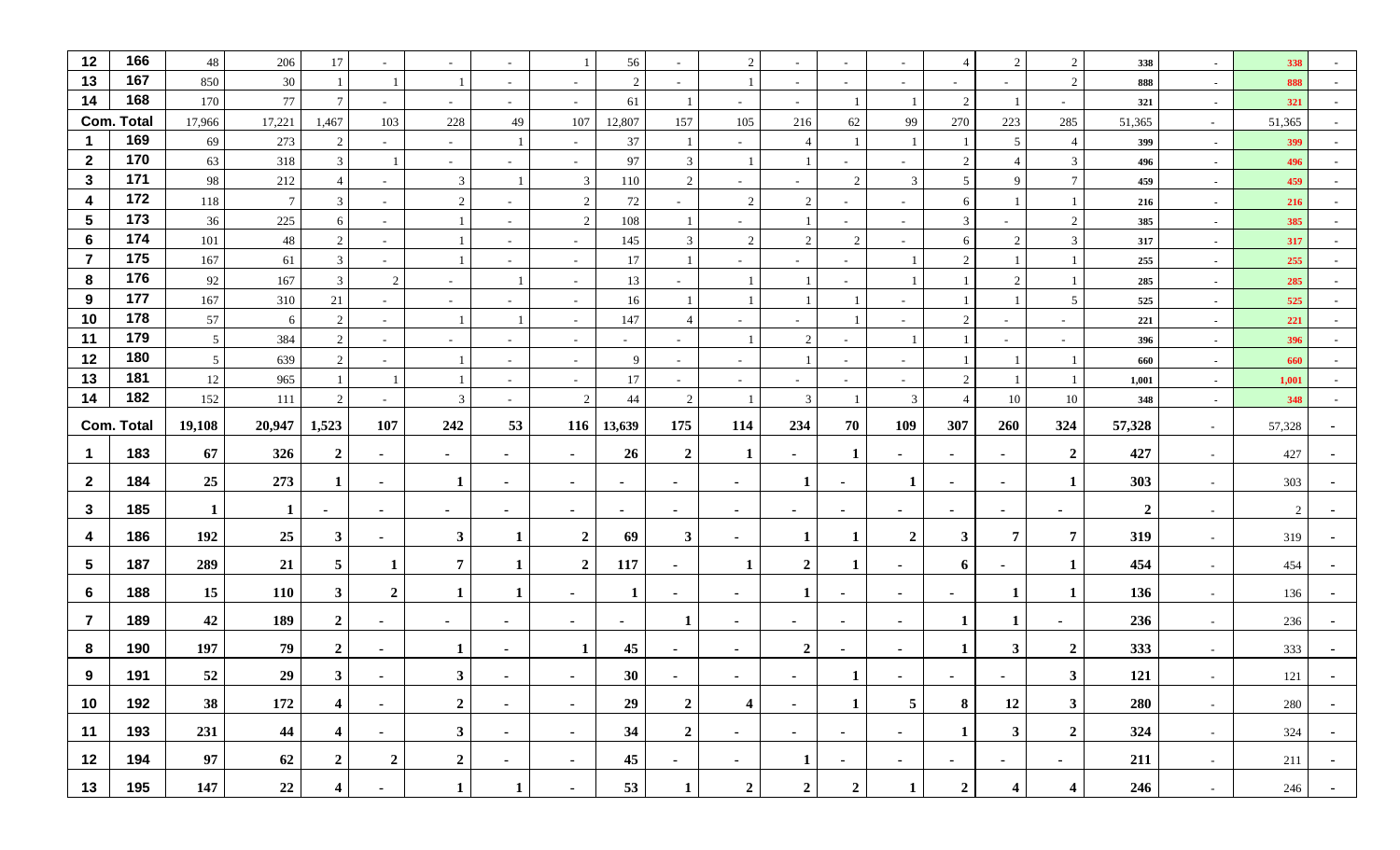| 14                      | 196               | 112                     | 28     | $\sim$                  | $\sim$                  | 1                       | $\blacksquare$ | $\sim$           | 45                      | 1                | $\sim$           | $\sim$           | $\blacksquare$ | $\blacksquare$   | $\mathbf{1}$            | $\sim$                  | $\mathbf{3}$            | 191    | $\sim$ | 191    | $\blacksquare$ |
|-------------------------|-------------------|-------------------------|--------|-------------------------|-------------------------|-------------------------|----------------|------------------|-------------------------|------------------|------------------|------------------|----------------|------------------|-------------------------|-------------------------|-------------------------|--------|--------|--------|----------------|
|                         | <b>Com. Total</b> | 20,613                  | 22,328 | 1,558                   | 112                     | 267                     | 57             | 121              | 14,133                  | 187              | 122              | 244              | 77             | 118              | 330                     | 291                     | 353                     | 60,911 | $\sim$ | 60,911 |                |
| $\mathbf{1}$            | 197               | 139                     | 58     | 3 <sup>1</sup>          | $\mathbf{1}$            | $\mathbf{1}$            | $\sim$         | $\sim$           | 68                      | $\sim$           | $\sim$           | $\sim$           | $\sim$         | $\sim$           | 6                       | $\mathbf{3}$            | $7\phantom{.0}$         | 286    | $\sim$ | 286    |                |
| $\overline{2}$          | 198               | 92                      | 126    | 5 <sub>5</sub>          | $\sim$                  | $\overline{\mathbf{4}}$ | $\sim$         | $\boldsymbol{2}$ | 99                      | $\mathbf{1}$     | $\mathbf{1}$     | $\sim$           | $\blacksquare$ | $\sim$           | $\overline{\mathbf{4}}$ | $\overline{2}$          | $\blacksquare$          | 336    | $\sim$ | 336    | $\sim$         |
| $\mathbf{3}$            | 199               | 184                     | 171    | $7\overline{ }$         | 1                       | $\sim$                  | $\mathbf{1}$   | $\sim$           | 9                       | $\mathbf 1$      | $\sim$           | $\sim$           | $\blacksquare$ | $\sim$           | $\mathbf{1}$            | $\sim$                  | $\blacksquare$          | 375    | $\sim$ | 375    | $\blacksquare$ |
| $\overline{4}$          | 200               | 209                     | 299    | 11                      | $\sim$                  | $\sim$                  | $\sim$         | $\sim$           | $\mathbf{1}$            | $\boldsymbol{2}$ | $\mathbf{1}$     | $\sim$           | $\blacksquare$ | $\sim$           | $\sim$                  | $\mathbf{1}$            | $\boldsymbol{2}$        | 526    | $\sim$ | 526    |                |
| $\sqrt{5}$              | 201               | 210                     | 91     | 12                      | $\mathbf{1}$            | $\sim$                  | $\blacksquare$ | $\mathbf{1}$     | 23                      | $\sim$           | $\boldsymbol{2}$ | $\sim$           | $\blacksquare$ | $\mathbf{1}$     | $\overline{\mathbf{4}}$ | $\overline{\mathbf{4}}$ | 6                       | 355    | $\sim$ | 355    |                |
| $6\phantom{1}6$         | 202               | 120                     | 219    | 16                      | $\sim$                  | $\sim$                  | $\blacksquare$ | $\sim$           | $\overline{7}$          | -1               | $\mathbf{1}$     | 1                | $\overline{2}$ | $\overline{2}$   | 1                       | $\overline{2}$          | $\overline{2}$          | 374    | $\sim$ | 374    |                |
| $\overline{7}$          | 203               | 195                     | 49     | $\overline{\mathbf{4}}$ | $\sim$                  | $\overline{2}$          | $\blacksquare$ | $\sim$           | 13                      | $\sim$           | $\sim$           | $\sim$           | $\blacksquare$ | $\overline{2}$   | $\sim$                  | 1                       | $\mathbf{1}$            | 267    | $\sim$ | 267    |                |
| 8                       | 204               | 350                     | 6      | 6                       | $\blacksquare$          | $\sim$                  | $\blacksquare$ | $\sim$           | 6                       | $\sim$           | $\sim$           | 1                | $\blacksquare$ | $\blacksquare$   | $\blacksquare$          | $\blacksquare$          | $\overline{2}$          | 371    | $\sim$ | 371    |                |
| 9                       | 205               | 85                      | 98     | 3 <sup>1</sup>          | $\sim$                  | $\mathbf{1}$            | $\sim$         | $\blacksquare$   | $\overline{2}$          | $\sim$           | $\mathbf{1}$     | $\sim$           | $\blacksquare$ | $\blacksquare$   | $\mathbf{1}$            | $\mathbf{1}$            | $\mathbf{1}$            | 193    | $\sim$ | 193    | $\blacksquare$ |
| 10                      | 206               | 227                     | 78     | 6                       | $\sim$                  | $\sim$                  | $\sim$         | $\mathbf{1}$     | 6                       | $\sim$           | $\mathbf{1}$     | $\sim$           | $\overline{2}$ | $\boldsymbol{2}$ | $\overline{2}$          | $\overline{\mathbf{4}}$ | 8                       | 337    | $\sim$ | 337    | $\blacksquare$ |
| 11                      | 207               | 71                      | 122    | 3 <sup>1</sup>          | $\sim$                  | $\sim$                  | $\sim$         | $\sim$           | 12                      | $\sim$           | $\sim$           | $\sim$           | $\sim$         | $\sim$           | $\sim$                  | $\sim$                  | $\overline{2}$          | 210    | $\sim$ | 210    | $\blacksquare$ |
| 12                      | 208               | 44                      | 297    | 3 <sup>1</sup>          | $\sim$                  | $\overline{2}$          | $\sim$         | $\sim$           | 13                      | $\overline{2}$   | $\sim$           | $\boldsymbol{2}$ | $\overline{2}$ | $\mathbf{3}$     | $\sim$                  | $\overline{\mathbf{4}}$ | $\overline{\mathbf{4}}$ | 376    | $\sim$ | 376    |                |
| 13                      | 209               | 42                      | 259    | $\overline{\mathbf{4}}$ | $\sim$                  | $\blacksquare$          | $\blacksquare$ | 1                | $\boldsymbol{2}$        | $\sim$           | $\sim$           | $\sim$           | $\blacksquare$ | $\sim$           | $\blacksquare$          | $\blacksquare$          | $\blacksquare$          | 308    | $\sim$ | 308    |                |
| 14                      | 210               | 209                     | 237    | $7\phantom{.0}$         | $\sim$                  | $\mathbf 1$             | $\sim$         | $\mathbf{1}$     | 86                      | $\sim$           | $\mathbf{1}$     | $\blacksquare$   | $\blacksquare$ | $\sim$           | $\sim$                  | $\overline{2}$          | $\overline{2}$          | 546    | $\sim$ | 546    |                |
|                         | <b>Com. Total</b> | 22,790                  | 24,438 | 1,648                   | 115                     | 278                     | 58             | 127              | 14,480                  | 194              | 130              | 248              | 83             | 128              | 349                     | 315                     | 390                     | 65,771 | $\sim$ | 65,771 |                |
| $\blacktriangleleft$    | 211               | 86                      | 479    | 34                      | $\sim$                  | $\sim$                  | $\sim$         | $\sim$           | 8                       | $\mathbf 1$      | $\sim$           | $\sim$           | $\blacksquare$ | $\blacksquare$   | $\sim$                  | $\sim$                  | $\mathbf{1}$            | 609    | $\sim$ | 609    |                |
| $\mathbf{2}$            | 212               | 10                      | 656    | 16                      | $\sim$                  | $\sim$                  | $\sim$         | $\sim$           | $\mathbf{1}$            | $\sim$           | $\sim$           | $\sim$           | $\sim$         | $\sim$           | $\sim$                  | $\sim$                  | $\mathbf{1}$            | 684    | $\sim$ | 684    | $\blacksquare$ |
| $\mathbf{3}$            | 213               | 6                       | 190    | 13                      | $\sim$                  | $\sim$                  | $\sim$         | $\sim$           | $\sim$                  | $\sim$           | $\sim$           | $\sim$           | $\blacksquare$ | $\sim$           | $\sim$                  | $\mathbf{3}$            | $\blacksquare$          | 212    | $\sim$ | 212    | $\sim$         |
| $\overline{\mathbf{4}}$ | 214               | $\overline{\mathbf{4}}$ | 203    | $\overline{\mathbf{4}}$ | $\overline{\mathbf{4}}$ | $\sim$                  | $\mathbf{1}$   | $\sim$           | $\sim$                  | -1               | $\sim$           | $\sim$           | $\blacksquare$ | $\sim$           | $\mathbf{3}$            | $\overline{2}$          | $\blacksquare$          | 222    | $\sim$ | 222    |                |
| $5\phantom{.0}$         | 215               | 33                      | 256    | 6                       | $\sim$                  | $\sim$                  | $\blacksquare$ | $\sim$           | $\sim$                  | $\sim$           | $\sim$           | $\overline{2}$   | -1             | 1                | 1                       | $\mathbf{1}$            | $\blacksquare$          | 301    | $\sim$ | 301    |                |
| 6                       | 216               | 25                      | 1,124  | $\overline{2}$          | $\sim$                  | $\sim$                  | $\blacksquare$ | $\overline{a}$   | $\overline{\mathbf{4}}$ | $\sim$           | $\sim$           | $\blacksquare$   | $\blacksquare$ | 1                | 1                       | 1                       | $\sim$                  | 1,158  | $\sim$ | 1,158  |                |
| $\overline{7}$          | 217               | 30                      | 473    | $\overline{2}$          | $\sim$                  | $\sim$                  | $\blacksquare$ | $\sim$           | $\overline{7}$          | $\sim$           | $\mathbf{1}$     | 1                | $\sim$         | $\sim$           | $\overline{2}$          | $\overline{4}$          | $\mathbf{1}$            | 521    | $\sim$ | 521    |                |
| 8                       | 218               | 35                      | 581    | $\overline{2}$          | $\sim$                  | $\sim$                  | $\blacksquare$ | $\sim$           | $\overline{2}$          | $\blacksquare$   |                  | $\blacksquare$   | $\blacksquare$ | $\sim$           |                         | 1                       | $\blacksquare$          | 621    | $\sim$ | 621    |                |
| 9                       | 219               | 6                       | 267    | $\overline{2}$          | $\mathbf{1}$            | $\blacksquare$          |                | $\sim$           | $\blacksquare$          |                  |                  |                  | -1             | 1                |                         | $\blacksquare$          | $\mathbf{1}$            | 279    |        | 279    |                |